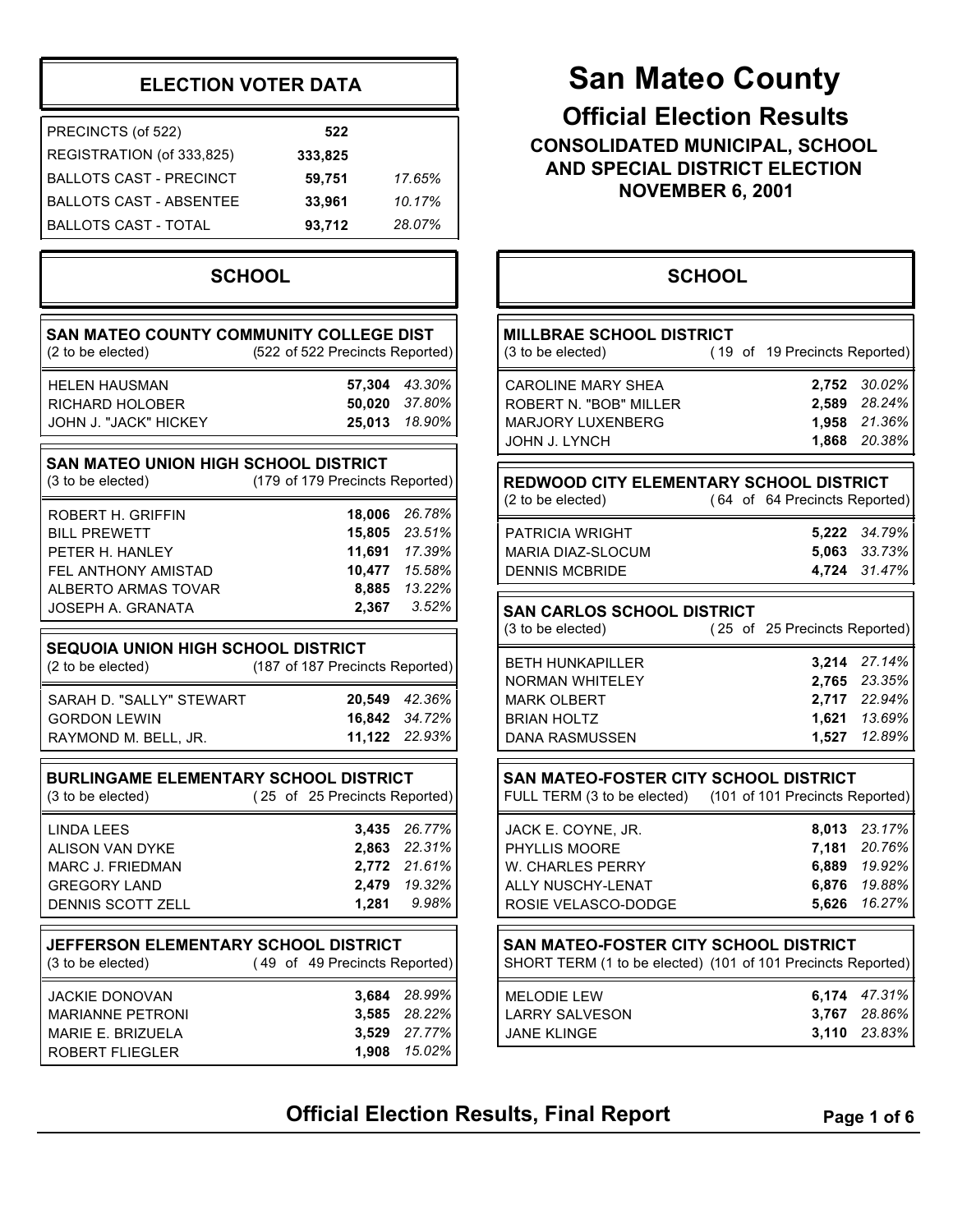## **CITY**

| <b>CITY OF BELMONT - CITY COUNCIL</b><br>(3 to be elected)                                                           |    |    | (21 of 21 Precincts Reported) |                                                                        |
|----------------------------------------------------------------------------------------------------------------------|----|----|-------------------------------|------------------------------------------------------------------------|
| <b>GEORGE METROPULOS</b><br>DAVID BAUER<br><b>TERRI COOK</b><br>PAM RIANDA<br><b>LINDEN HSU</b>                      |    |    | 4,216<br>1,318<br>1,167       | 31.08%<br>3,459 25.50%<br>3,405 25.10%<br>9.72%<br>8.60%               |
| <b>CITY OF BRISBANE - CITY COUNCIL</b><br>(3 to be elected)                                                          | (3 | of | 3 Precincts Reported)         |                                                                        |
| LEE J. PANZA<br>MICHAEL G. BARNES<br>A. SEPI RICHARDSON<br><b>HAJI JAMEEL</b><br>DANA DILLWORTH<br><b>KEN MCCALL</b> |    |    | 561<br>463<br>457             | 21.59%<br>17.82%<br>17.59%<br>425 16.36%<br>376 14.47%<br>316 12.16%   |
| <b>CITY OF BURLINGAME - CITY COUNCIL</b><br>(3 to be elected)                                                        |    |    | (23 of 23 Precincts Reported) |                                                                        |
| ROSALIE M. O'MAHONY<br>CATHY BAYLOCK<br>JOE GALLIGAN<br>RALPH S. OSTERLING<br>PATRICK DENIS JENSEN                   |    |    | 1,844                         | 4,070 25.82%<br>3,456 21.93%<br>3,419 21.69%<br>2,973 18.86%<br>11.70% |
| <b>CITY OF BURLINGAME - CITY CLERK</b><br>(1 to be elected)                                                          |    |    | (23 of 23 Precincts Reported) |                                                                        |
| ANN T. MUSSO                                                                                                         |    |    |                               | 4,237 100.00%                                                          |
| <b>CITY OF FOSTER CITY - CITY COUNCIL</b><br>FULL TERM (2 to be elected) (24 of 24 Precincts Reported)               |    |    |                               |                                                                        |
| DEBORAH WILDER<br>MARLAND W. TOWNSEND<br><b>GARY M. MOGIL</b>                                                        |    |    | 2,519<br>2,510<br>1,290       | 39.86%<br>39.72%<br>20.41%                                             |
| <b>CITY OF FOSTER CITY - CITY COUNCIL</b><br>SHORT TERM (1 to be elected) (24 of 24 Precincts Reported)              |    |    |                               |                                                                        |
| <b>RICK WYKOFF</b><br>PATRICK J. SULLIVAN<br>LOU RAIN                                                                |    |    | 1,962<br>1,076<br>572         | 54.35%<br>29.81%<br>15.84%                                             |

## **CITY**

| CITY OF HALF MOON BAY - CITY COUNCIL<br>(3 to be elected) | (8 of 8 Precincts Reported)   |              |
|-----------------------------------------------------------|-------------------------------|--------------|
| <b>TONI TAYLOR</b>                                        | 1,515                         | 20.51%       |
| <b>JIM GRADY</b>                                          | 1,332                         | 18.03%       |
|                                                           |                               |              |
| <b>MIKE FERREIRA</b>                                      |                               | 1,307 17.70% |
| <b>MARINA FRASER</b>                                      |                               | 1,219 16.50% |
| <b>BONNIE MCCLUNG</b>                                     |                               | 1,144 15.49% |
| <b>ELIANA RIVERA</b>                                      |                               | 869 11.77%   |
|                                                           |                               |              |
| <b>CITY OF MILLBRAE - CITY COUNCIL</b>                    |                               |              |
| (2 to be elected)                                         | (15 of 15 Precincts Reported) |              |
|                                                           |                               |              |
| DANIEL F. QUIGG                                           |                               | 2,566 39.72% |
| ROBERT G. GOTTSCHALK                                      |                               | 2,479 38.37% |
| <b>GAETANE M. ANDREWS</b>                                 |                               | 1,415 21.90% |
|                                                           |                               |              |

MARY VELLA TRESELER **2,848** *100.00%*

| <b>TOWN OF PORTOLA VALLEY - TOWN COUNCIL</b><br>(3 to be elected)                        | (6 of 6 Precincts Reported) |                                                                   |
|------------------------------------------------------------------------------------------|-----------------------------|-------------------------------------------------------------------|
| <b>TED DRISCOLL</b><br><b>GEORGE E. COMSTOCK</b><br>RICHARD T. MERK<br>DOUGLAS B. AIKINS |                             | <b>1.382</b> 30.15%<br>1.355 29.56%<br>1.118 24.39%<br>729 15.90% |

**Official Election Results, Final Report** Page 2 of 6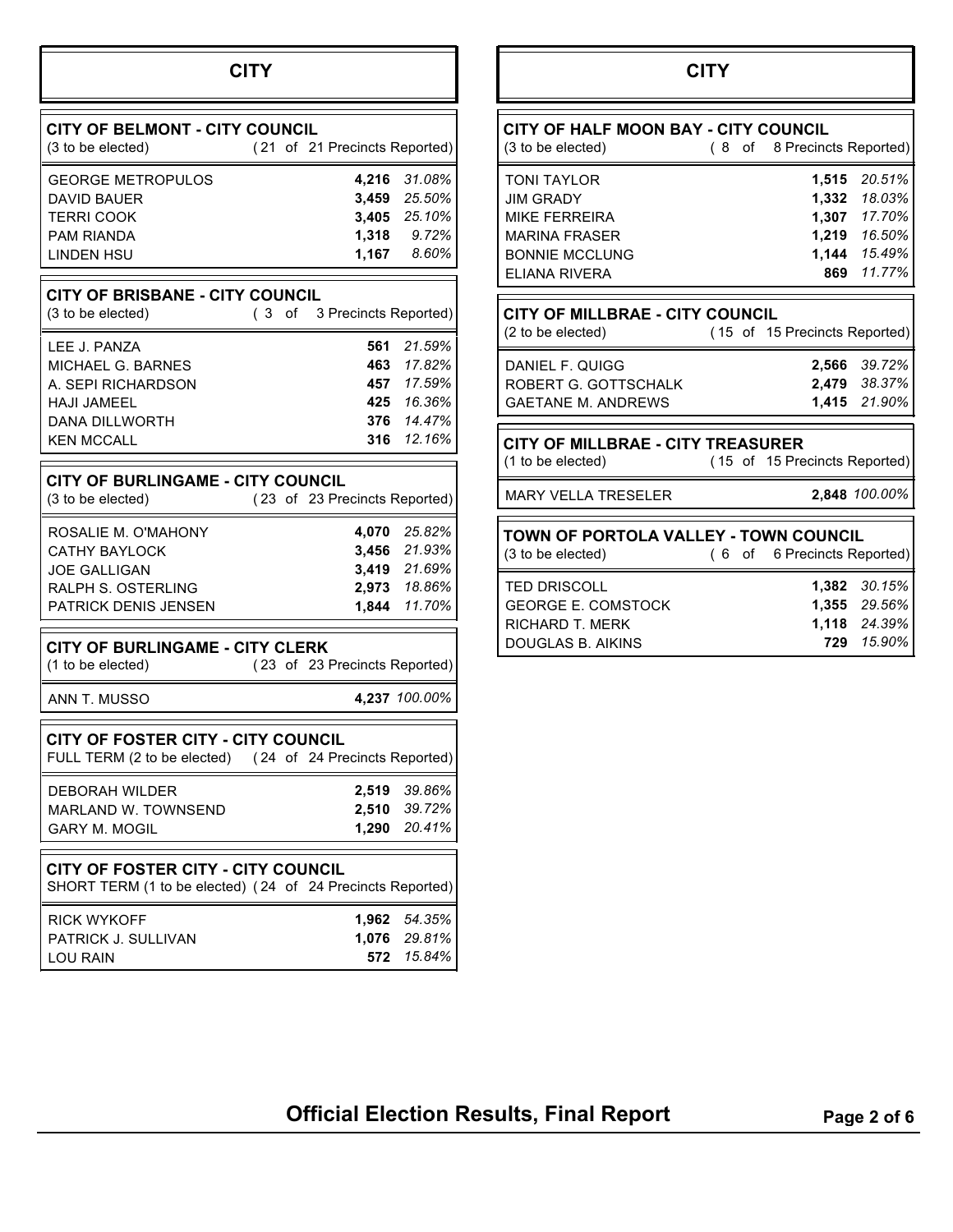## **CITY**

| <b>CITY OF SAN BRUNO - MAYOR</b><br>(1 to be elected)                                        | (28 of 28 Precincts Reported)                                                      |
|----------------------------------------------------------------------------------------------|------------------------------------------------------------------------------------|
| LARRY FRANZELLA                                                                              | 4,258 100.00%                                                                      |
| <b>CITY OF SAN BRUNO - CITY COUNCIL</b><br>(2 to be elected)                                 | (28 of 28 Precincts Reported)                                                      |
| CHRIS PALLAS<br>KEN IBARRA<br><b>GARY FLEMING</b><br><b>MARK J. TOBIN</b><br>ALICE G. BARNES | 27.74%<br>2,735<br>2,200 22.31%<br>1,799 18.25%<br>1,638 16.61%<br>1,488<br>15.09% |
| <b>CITY OF SAN BRUNO - CITY CLERK</b><br>(1 to be elected)                                   | (28 of 28 Precincts Reported)                                                      |
| ED SIMON<br><b>BERNEL I. MERSHON</b>                                                         | 3,659 71.55%<br>1,455 28.45%                                                       |
| <b>CITY OF SAN BRUNO - CITY TREASURER</b><br>(1 to be elected)                               | (28 of 28 Precincts Reported)                                                      |
| KAREN BAVA HORNUNG                                                                           | 4,110 100.00%                                                                      |
| CITY OF SAN CARLOS - CITY COUNCIL                                                            | FULL TERM (3 to be elected) (26 of 26 Precincts Reported)                          |
| <b>DON EATON</b><br>MICHAEL J. KING<br><b>MATT GROCOTT</b><br><b>MARK HAESLOOP</b>           | 3,820 28.17%<br>3,569 26.32%<br>3,263 24.06%<br>2,909 21.45%                       |
| <b>CITY OF SAN CARLOS - CITY COUNCIL</b>                                                     | SHORT TERM (1 to be elected) (26 of 26 Precincts Reported)                         |
| INGE DOHERTY                                                                                 | 3,693 100.00%                                                                      |
| <b>CITY OF SAN MATEO - CITY COUNCIL</b><br>(3 to be elected)                                 | (70 of 70 Precincts Reported)                                                      |
| SUE LEMPERT<br><b>CAROLE GROOM</b><br>JAN EPSTEIN                                            | 30.81%<br>8,227<br>7,337<br>27.48%<br>7,074<br>26.49%                              |

PETE W. TYO **4,064** *15.22%*

## **CITY**

| CITY OF SOUTH SAN FRANCISCO - CITY COUNCIL<br>(3 to be elected)                                                                   |     |    | (37 of 37 Precincts Reported)    |                                                                     |
|-----------------------------------------------------------------------------------------------------------------------------------|-----|----|----------------------------------|---------------------------------------------------------------------|
| <b>RAY GREEN</b><br>PEDRO "PETE" GONZALEZ<br>KARYL MATSUMOTO<br><b>MARC C. TEGLIA</b><br><b>RICK OCHSENHIRT</b><br>RHONDA CECCATO |     |    | 3,649<br>3,516<br>2,109<br>1,200 | 21.97%<br>21.17%<br>3,313 19.94%<br>2,825 17.01%<br>12.70%<br>7.22% |
| CITY OF SOUTH SAN FRANCISCO - CITY CLERK<br>(1 to be elected)                                                                     |     |    | (37 of 37 Precincts Reported)    |                                                                     |
| <b>SYLVIA M. PAYNE</b>                                                                                                            |     |    |                                  | 5,452 100.00%                                                       |
| CITY OF SOUTH SAN FRANCISCO - CITY TREASURER<br>(1 to be elected)                                                                 |     |    | (37 of 37 Precincts Reported)    |                                                                     |
| BEVERLY BONALANZA-FORD                                                                                                            |     |    |                                  | 5,460 100.00%                                                       |
| TOWN OF WOODSIDE - TOWN COUNCIL DISTRICT 2<br>(1 to be elected)                                                                   | (6) | of | 6 Precincts Reported)            |                                                                     |
| DEBORAH CODY GORDON<br><b>JOE KIRLEY</b>                                                                                          |     |    | 993<br>727                       | 57.73%<br>42.27%                                                    |
| TOWN OF WOODSIDE - TOWN COUNCIL DISTRICT 4<br>(1 to be elected)                                                                   | 6)  | of | 6 Precincts Reported)            |                                                                     |
| <b>JOE PUTNAM</b>                                                                                                                 |     |    |                                  | 916 100.00%                                                         |
| <b>TOWN OF WOODSIDE - TOWN COUNCIL DISTRICT 6</b><br>(1 to be elected)                                                            | (6) | of | 6 Precincts Reported)            |                                                                     |
| <b>CARROLL ANN HODGES</b><br><b>GARY P. MCKAE</b>                                                                                 |     |    | 1,134<br>602                     | 65.32%<br>34.68%                                                    |

**Official Election Results, Final Report** Page 3 of 6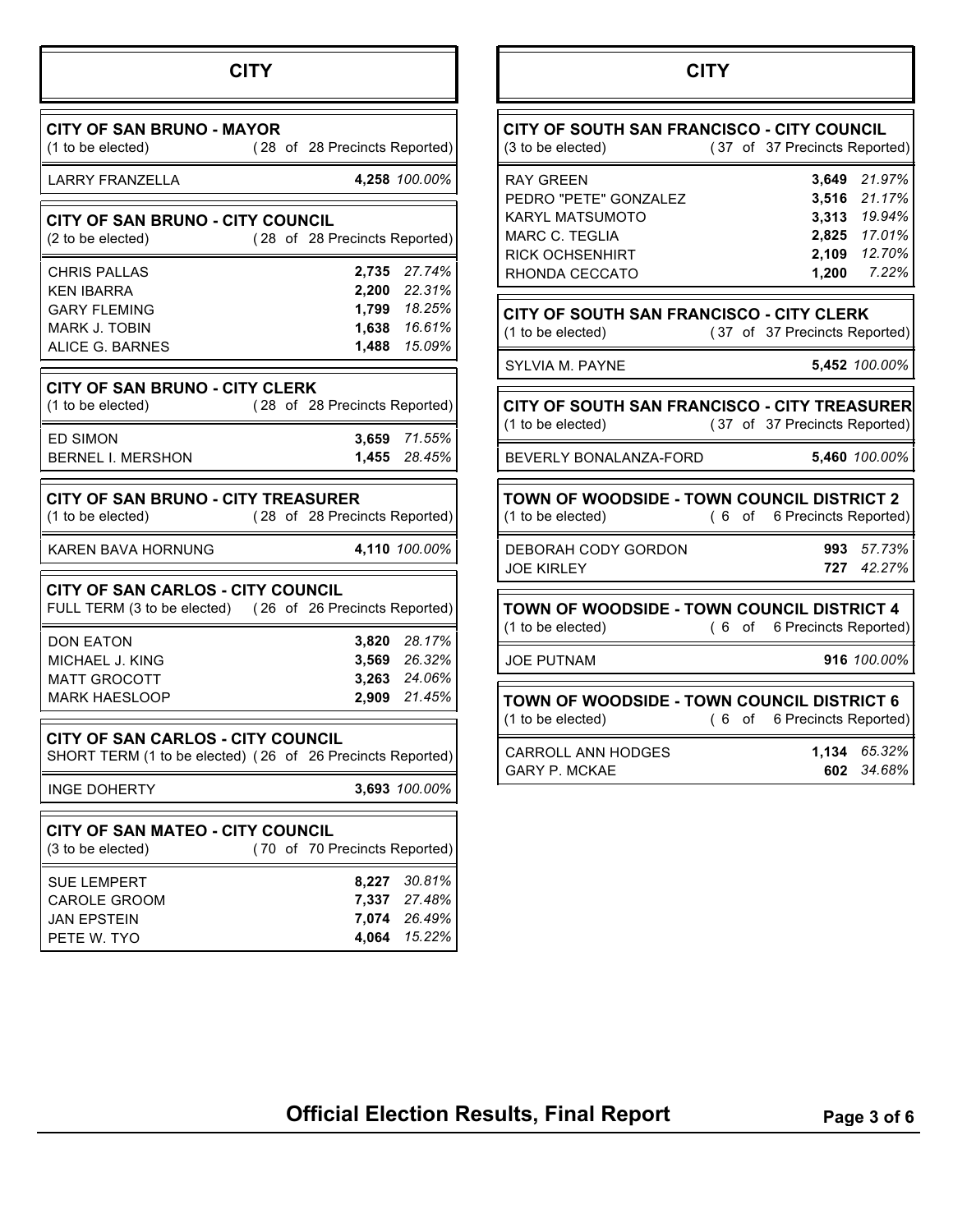## **DISTRICT**

| <b>MENLO PARK FIRE PROTECTION DISTRICT</b><br>(3 to be elected)                                                                              |  | (62 of 62 Precincts Reported) |                                                                                         |
|----------------------------------------------------------------------------------------------------------------------------------------------|--|-------------------------------|-----------------------------------------------------------------------------------------|
| PETER F. CARPENTER<br><b>OLLIE BROWN</b><br><b>DEL R. KRAUSE</b><br>JERAMY HALE<br>HOWARD VAN JEPMOND<br>V. I. WOBOGO<br><b>CHITA ALBERT</b> |  | 1,048<br>988<br>756           | 6,134 29.04%<br>6,046 28.62%<br>3,450 16.33%<br>2,700 12.78%<br>4.96%<br>4.68%<br>3.58% |
| POINT MONTARA FIRE PROTECTION DISTRICT<br>FULL TERM (2 to be elected) (5 of                                                                  |  | 5 Precincts Reported)         |                                                                                         |
| <b>BRUCE MACKIMMIE</b><br><b>GINNY MCSHANE</b><br>DAVID LEWIS<br>JOSEPH M. LOOMIS<br><b>ROBERT B. KING</b>                                   |  | 512                           | 26.85%<br>469 24.59%<br>409 21.45%<br>284 14.89%<br>233 12.22%                          |
| POINT MONTARA FIRE PROTECTION DISTRICT<br>SHORT TERM (1 to be elected) (5 of 5 Precincts Reported)                                           |  |                               |                                                                                         |
| <b>GARY RIDDELL</b><br><b>JB COCKRELL</b>                                                                                                    |  | 706<br>327                    | 68.34%<br>31.66%                                                                        |
| <b>WOODSIDE FIRE PROTECTION DISTRICT</b><br>(1 to be elected)                                                                                |  | (22 of 22 Precincts Reported) |                                                                                         |
| PETER R. BERGER<br>JIM IRIZARRY                                                                                                              |  | 2,836<br>623                  | 81.99%<br>18.01%                                                                        |
| <b>HIGHLANDS RECREATION DISTRICT</b><br>(2 to be elected)                                                                                    |  | (2 of 2 Precincts Reported)   |                                                                                         |
| PAMFI A MFRKADFAU<br><b>DAWN CALVERT</b><br><b>JACK E. KUNDIN</b>                                                                            |  | 392<br>389<br>191             | 40.33%<br>40.02%<br>19.65%                                                              |
| <b>EAST PALO ALTO SANITARY DISTRICT</b><br>(2 to be elected)                                                                                 |  | (12 of 12 Precincts Reported) |                                                                                         |
| TODD J. GAVIGLIO<br><b>EDRICK HAGGANS</b><br>A. PETER EVANS                                                                                  |  | 560<br>483<br>373             | 39.55%<br>34.11%<br>26.34%                                                              |

## **DISTRICT**

| <b>GRANADA SANITARY DISTRICT</b><br>(3 to be elected)                                                                 |  | (8 of 8 Precincts Reported)      |                                                                       |
|-----------------------------------------------------------------------------------------------------------------------|--|----------------------------------|-----------------------------------------------------------------------|
| P. SHAWN MCGRAW<br>WII I IAM KATKF<br>LEONARD D. WOREN<br>JOHN PLOCK<br><b>JAMES ELLIOT</b>                           |  | 510                              | 836 24.55%<br>716 21.03%<br>691 20.29%<br>652 19.15%<br>14.98%        |
| <b>WEST BAY SANITARY DISTRICT</b><br>(2 to be elected)                                                                |  | (54 of 54 Precincts Reported)    |                                                                       |
| JOHN P. CARCIONE<br>DAVID W. KNIGHT<br>WILLIAM HENDERSON                                                              |  |                                  | 5,541 46.79%<br>4,687 39.58%<br>1,615 13.64%                          |
| <b>COASTSIDE COUNTY WATER DISTRICT</b><br>FULL TERM (2 to be elected) (18 of 18 Precincts Reported)                   |  |                                  |                                                                       |
| JAMES MARSH<br><b>CHRIS R. MICKELSEN</b><br><b>JACK MCCARTHY</b><br><b>EVERETT ASCHER</b><br><b>DIANE SCHECHINGER</b> |  | 445                              | 1,807 27.03%<br>1,732 25.91%<br>1,371 20.51%<br>1,329 19.88%<br>6.66% |
| <b>COASTSIDE COUNTY WATER DISTRICT</b><br>SHORT TERM (1 to be elected) (18 of 18 Precincts Reported)                  |  |                                  |                                                                       |
| JIM LARIMER<br><b>MARCUS MAX GUNKEL</b>                                                                               |  | 1,510                            | 1,897 55.68%<br>44.32%                                                |
| <b>LOS TRANCOS COUNTY WATER DISTRICT</b><br>(3 to be elected)                                                         |  | (4 of 4 Precincts Reported)      |                                                                       |
| CURTIS W. PARKIN<br>GEORGE A. LEE<br>ALEXANDER M. KOSTRIKIN<br>ALAN ALEXANDER BURNS                                   |  | 70                               | <b>186</b> 31.10%<br>182 30.43%<br>160 26.76%<br>11.71%               |
| <b>MID-PENINSULA WATER DISTRICT</b><br>(3 to be elected)                                                              |  | (24 of 24 Precincts Reported)    |                                                                       |
| <b>CHARLES WAGENSELLER</b><br><b>MARK FELDMAN</b><br><b>DAVID ALTSCHER</b><br>SCOTT F. RYNEARSON                      |  | 3,002<br>2,953<br>2,903<br>1,127 | 30.07%<br>29.57%<br>29.07%<br>11.29%                                  |

## **Official Election Results, Final Report** Page 4 of 6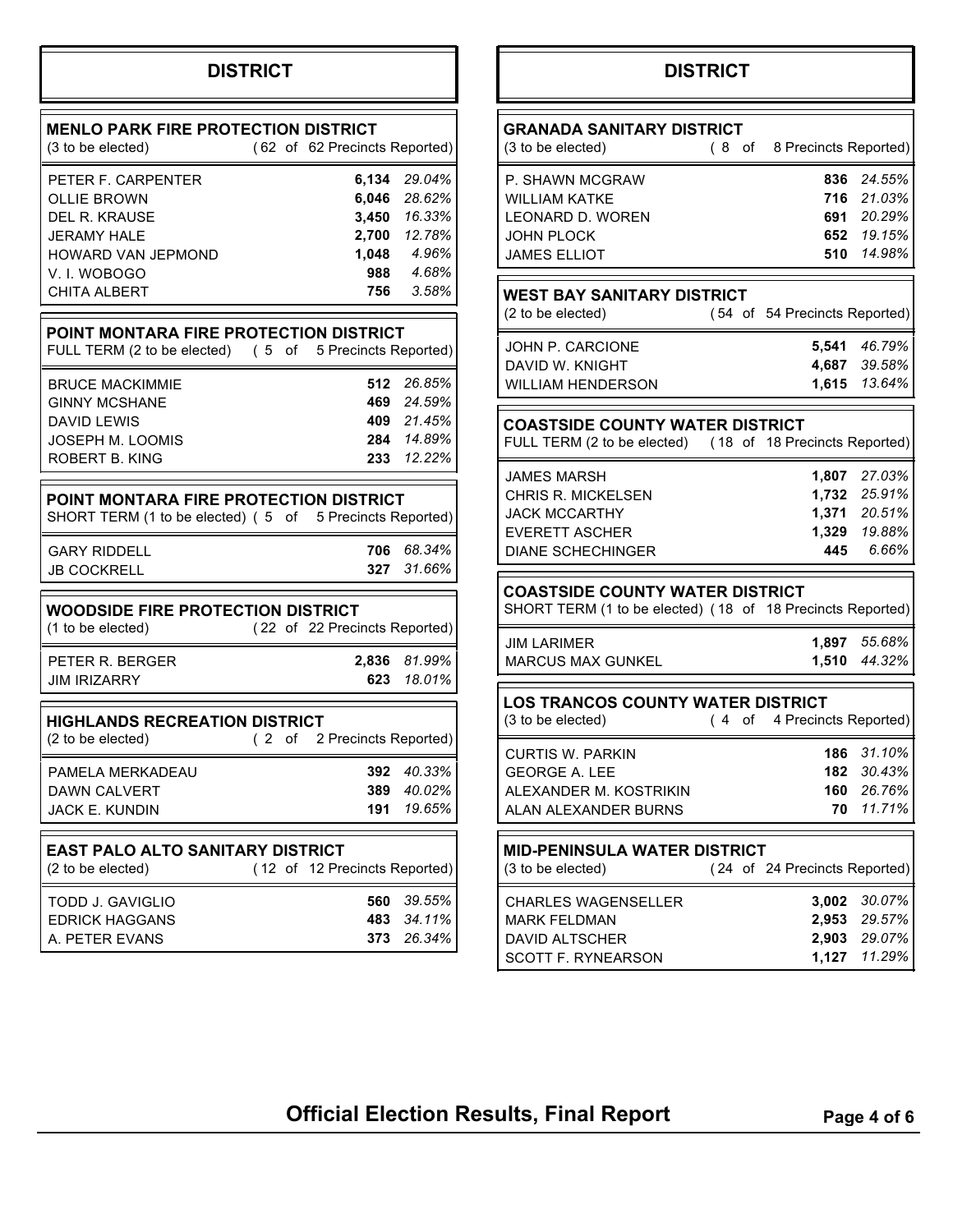#### **MEASURES COUNTY**

| MAJORITY VOTE REQ.           | <b>MEASURE A - SAN MATEO CO CHARTER AMEND</b><br>(522 of 522 Precincts Reported)  |
|------------------------------|-----------------------------------------------------------------------------------|
| <b>YES</b><br>NO.            | 33,442 38.73%<br>61.27%<br>52,907                                                 |
| MAJORITY VOTE REQ.           | <b>MEASURE B - SAN MATEO CO TAX ORDINANCE</b><br>(522 of 522 Precincts Reported)  |
| <b>YES</b><br>NO.            | 49,160<br>57.00%<br>43.00%<br>37,084                                              |
|                              | <b>MEASURES</b><br><b>SCHOOL</b>                                                  |
| 55% VOTE REQ.                | <b>MEASURE C - SAN MATEO CO COMM COLL BOND</b><br>(522 of 522 Precincts Reported) |
| <b>BONDS YES</b><br>BONDS NO | 65.73%<br>58,830<br>34.27%<br>30,678                                              |

| <b>MEASURE D - LAS LOMITAS ELEM SCHOOL SPC TAX</b> |  |                               |                 |
|----------------------------------------------------|--|-------------------------------|-----------------|
| 2/3 VOTE REQ.                                      |  | (14 of 14 Precincts Reported) |                 |
| VFA                                                |  |                               | $2222 - 75640/$ |

| NΟ   | 748 24.36%   |
|------|--------------|
| YES. | 2,323 75.64% |

| <b>MEASURE E - LAS LOMITAS ELEM SCHOOL BOND</b> |  |                               |              |
|-------------------------------------------------|--|-------------------------------|--------------|
| 55% VOTE REQ.                                   |  | (14 of 14 Precincts Reported) |              |
| BONDS YES                                       |  |                               | 2.299 75.20% |

**MEASURE F - BURLINGAME ELEM SCHOOL SPC TAX**<br>2/3 VOTE REQ. (25 of 25 Precincts Reported) (25 of 25 Precincts Reported)

BONDS NO **758** *24.80%*

YES **4,022** *61.68%* NO **2,499** *38.32%*

**MEASURE G - SEQUOIA UNION HIGH SCHOOL BOND**<br>55% VOTE REQ. (187 of 187 Precincts Reported) (187 of 187 Precincts Reported)

| <b>BONDS YES</b><br><b>BONDS NO</b>                            |                               | 23.927 68.20%<br>11,156 31.80% |
|----------------------------------------------------------------|-------------------------------|--------------------------------|
| <b>MEASURE H - JEFFERSON ELEM SCHOOL BOND</b><br>2/3 VOTE REQ. | (49 of 49 Precincts Reported) |                                |
| <b>BONDS YES</b><br><b>BONDS NO</b>                            |                               | 3.829 68.41%<br>1,768 31.59%   |

### **MEASURES SCHOOL**

**MEASURE J - PORTOLA VALLEY ELEM SCHL BOND** 55% VOTE REQ. (12 of 12 Precincts Reported)

BONDS YES **1,823** *73.42%* BONDS NO **660** *26.58%*

### **MEASURES CITY**

| CITY                                                                                                      |                  |
|-----------------------------------------------------------------------------------------------------------|------------------|
| MEASURE K - CITY OF SAN CARLOS TAX ORD<br>MAJORITY VOTE REQ.<br>(26 of 26 Precincts Reported)             |                  |
| 3,475<br>YES<br>NO<br>1,465                                                                               | 70.34%<br>29.66% |
| MEASURE L - CITY OF SO SAN FRAN TAX ORD<br>MAJORITY VOTE REQ.<br>(37 of 37 Precincts Reported)            |                  |
| 3,456<br>YES<br><b>NO</b><br>2,635                                                                        | 56.74%<br>43.26% |
| <b>MEASURE M - CITY OF SAN BRUNO TAX ORDINANCE</b><br>MAJORITY VOTE REQ.<br>(28 of 28 Precincts Reported) |                  |
| 3,280 62.54%<br>YES<br>1,965<br><b>NO</b>                                                                 | 37.46%           |
| MEASURE N - CITY OF MILLBRAE TAX ORDINANCE<br>MAJORITY VOTE REQ.<br>(15 of 15 Precincts Reported)         |                  |
| 2,857 77.20%<br>YES<br>844<br><b>NO</b>                                                                   | 22.80%           |
| <b>MEASURE O - CITY OF BURLINGAME TAX ORD</b><br>MAJORITY VOTE REQ.<br>(23 of 23 Precincts Reported)      |                  |
| 4,284 72.11%<br>YES<br><b>NO</b><br>1,657                                                                 | 27.89%           |
| <b>MEASURE P - CITY OF BURLINGAME TAX ORD</b><br>MAJORITY VOTE REQ.<br>(23 of 23 Precincts Reported)      |                  |
| 4,006<br>YES<br>1,926<br>N <sub>O</sub>                                                                   | 67.53%<br>32.47% |

## **MEASURE Q - CITY OF BURLINGAME TAX ORD**<br>MAJORITY VOTE REQ. (23 of 23 Precincts Re (23 of 23 Precincts Reported)

| YES. | 4,080 69.74% |
|------|--------------|
| NΟ   | 1,770 30.26% |

**Official Election Results, Final Report** Page 5 of 6